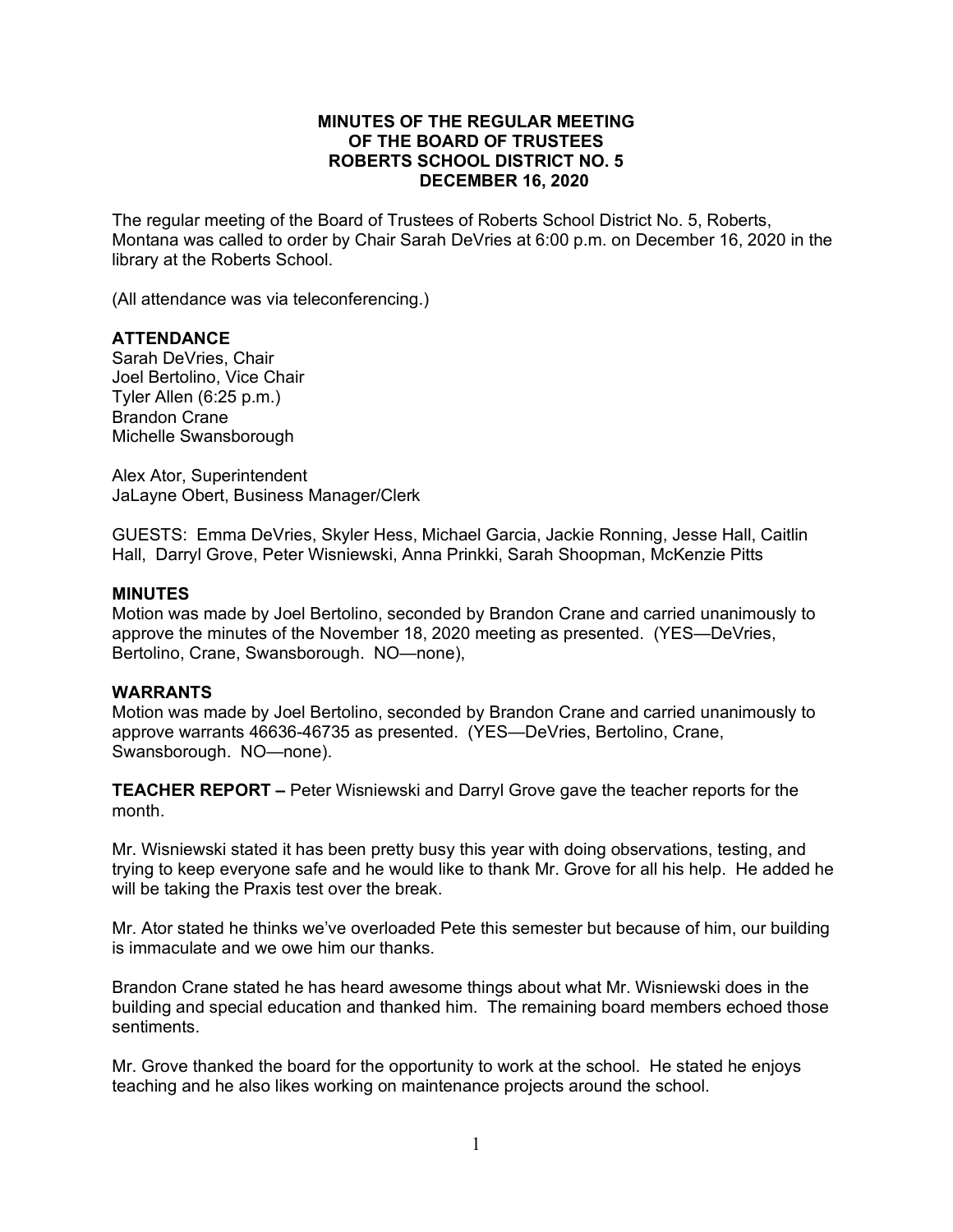Mr. Grove stated he has 22 students in Ag-Ed, two of which he has four hours per day, and is working at getting students involved with FFA. He stated classes have been working on projects which should be done by Christmas and the juniors and seniors have spent time organizing the shop and even hanging some drywall.

(Tyler Allen joined the meeting at 6:25 p.m.)

Mr. Grove stated the FFA meets once a month and students have done some virtual contests and one live team competition. He stated the fruit sales fundraiser went very well with over 50 fruit baskets sold and fresh fruit provided to the community.

Mrs. Swansborough thanked Mr. Grove for all he's doing and stated her daughter speaks very highly of Mr. Grove. Mr. Crane added his daughter is really enjoying his class and what they're working on.

Mr. Ator stated Mr. Grove is an exceptional team player who not only teaches his classes but is always willing to help out around the building and has even subbed for other teachers.

Sarah Shoopman stated she is impressed with how he has gotten FFA going.

Ms. DeVries expressed appreciation for what Mr. Grove does.

#### **STAFFING**

CUSTODIAL – Mr. Ator recommended extending the hire of Erica Cooper as custodian at the current rate of pay for thirty hours per week through June 30, 2021.

Motion was made by Michelle Swansborough, seconded by Brandon Crane and carried unanimously to extend the hire of Erica Cooper as custodian at the current rate of pay for thirty hours per week through June 30, 2021. (YES—DeVries, Bertolino, Allen, Crane, Swansborough. NO—none).

Mr. Ator recommended extending the hire of Jim Burows as custodian at the current rate of pay for 25 hours per week through June 30, 2021.

Motion was made by Tyler Allen, seconded by Michelle Swansborough and carried unanimously to extend the hire of Jim Burows as custodian at the current rate of pay for 25 hours per week through June 30, 2021. (YES—DeVries, Bertolino, Allen, Crane, Swansborough. NO—none).

PARAPROFESSIONAL – Mr. Ator recommended extending the hire of Lisa Young as paraprofessional at current rate of pay for 35 hours per week through June 30, 2021.

Motion was made by Brandon Crane, seconded by Michelle Swansborough and carried unanimously to extend the hire of Lisa Young as paraprofessional at current rate of pay for 35 hours per week through June 30, 2021. (YES—DeVries, Bertolino, Allen, Crane, Swansborough. NO—none).

## **NEW BUSINESS**

SENIOR TRIP – Anna Prinkki stated members of the senior class would like to present their proposal for a senior trip to the board.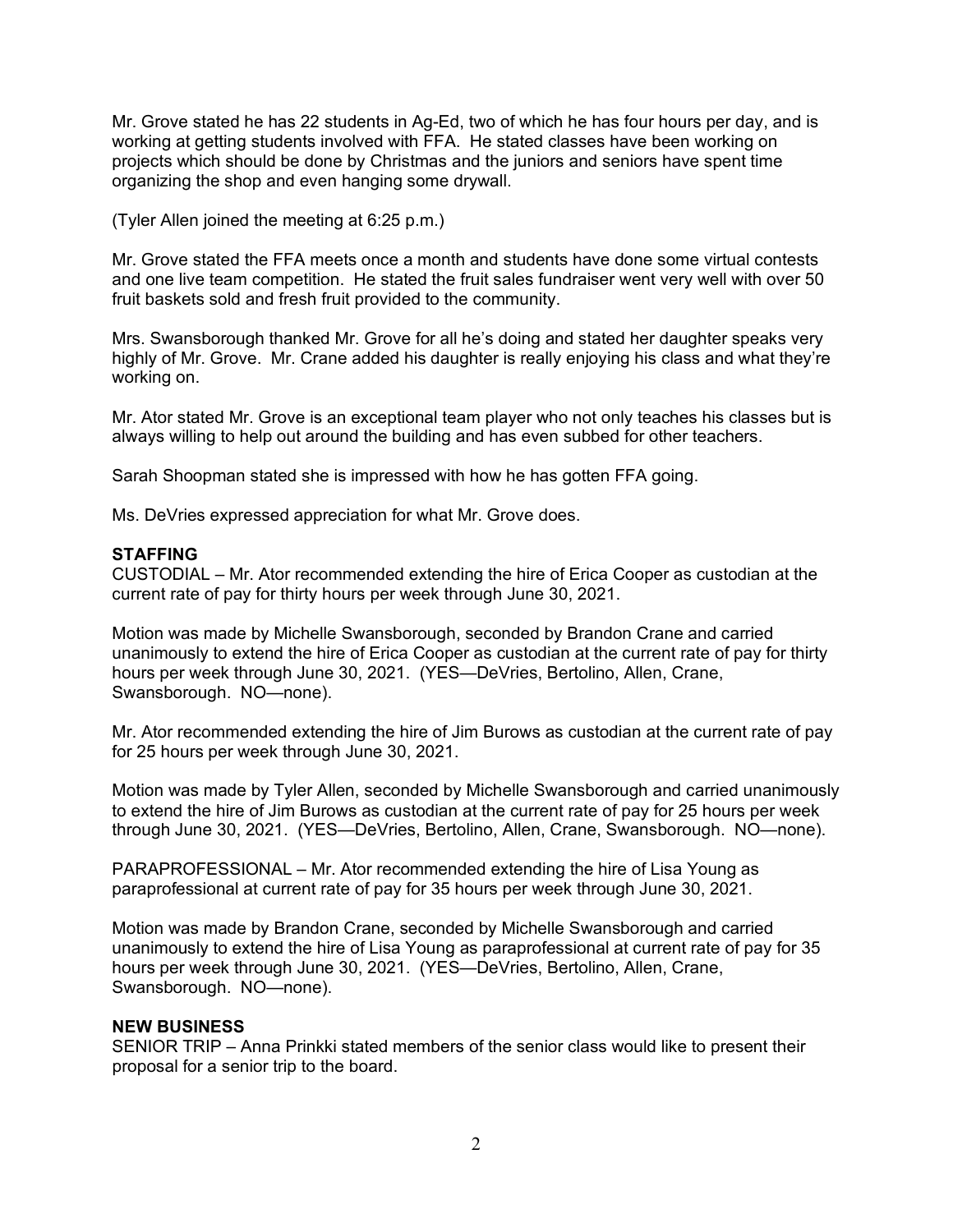McKenzie Pitts stated the proposal for the senior trip is to go to Silverwood near Coeur d'alene, Idaho and the Berkeley Pit in Butte, Montana. She stated the trip would take place June 1-4, 2021, which is after graduation. She added the group is proposing renting a house in the area for \$809.

Mr. Ator asked if all fees for renting a house have been added in such as the cleaning fee.

Ms. Pitts stated they have been.

Emma DeVries stated the group is planning on renting a van and figure they will need \$500 for fuel and another \$1400 for food.

Skyler Hess reported Silverwood is a theme park near Coeur d'alene and tickets for the group for a day would run about \$600.

Ms. Pitts stated there are places to rent lake toys such as kayaks and paddle boats near where they will be staying.

Jesse Hall, senior class advisor, stated that if Silverwood hasn't reopened yet, there are quite a few things to do in the area such as hiking and biking trails so there is a contingency plan.

Mr. Ator stated the per diem rate for Coeur d'alene is \$61 per day and that should probably be used to figure an amount for food.

Michael Garcia stated visiting the Berkeley Pit in Butte would be the educational part of the trip. He added there are also educational podcasts about the Butte mine the group could listen to while traveling.

Ms. Prinkkki reported the group currently has \$5359.78 in their fund and if \$1000 is saved for graduation, there is \$4359.78 available for the trip.

Mr. Crane asked how many days would be spent in Silverwood. Ms. Prinkki stated there would be one day at Silverwood, one day at the lake, and two travel days.

Mr. Ator recommended granting the senior class access to their funds for a senior trip.

Motion was made by Michelle Swansborough, seconded by Brandon Crane and carried unanimously to grant the Class of 2021 access to their funds for a senior trip. (YES—DeVries, Bertolino, Allen, Crane, Swansborough. NO—none).

SKI DAYS – Mr. Ator stated he is looking for guidance from the board on using a school day for skiing or only scheduling two ski days. He stated it is getting harder every year to coordinate ski days and one of the days we've been given is a Friday that we are scheduled to go to school (January 8).

The board indicated it had no problem with the ski day being held on a school day.

STAFF APPRECIATION – Mr. Ator stated discussion was held last month on giving staff a \$300 bonus this month instead of having a staff appreciation event. He stated a motion is needed to authorize the bonus and added it will be paid from the General Fund.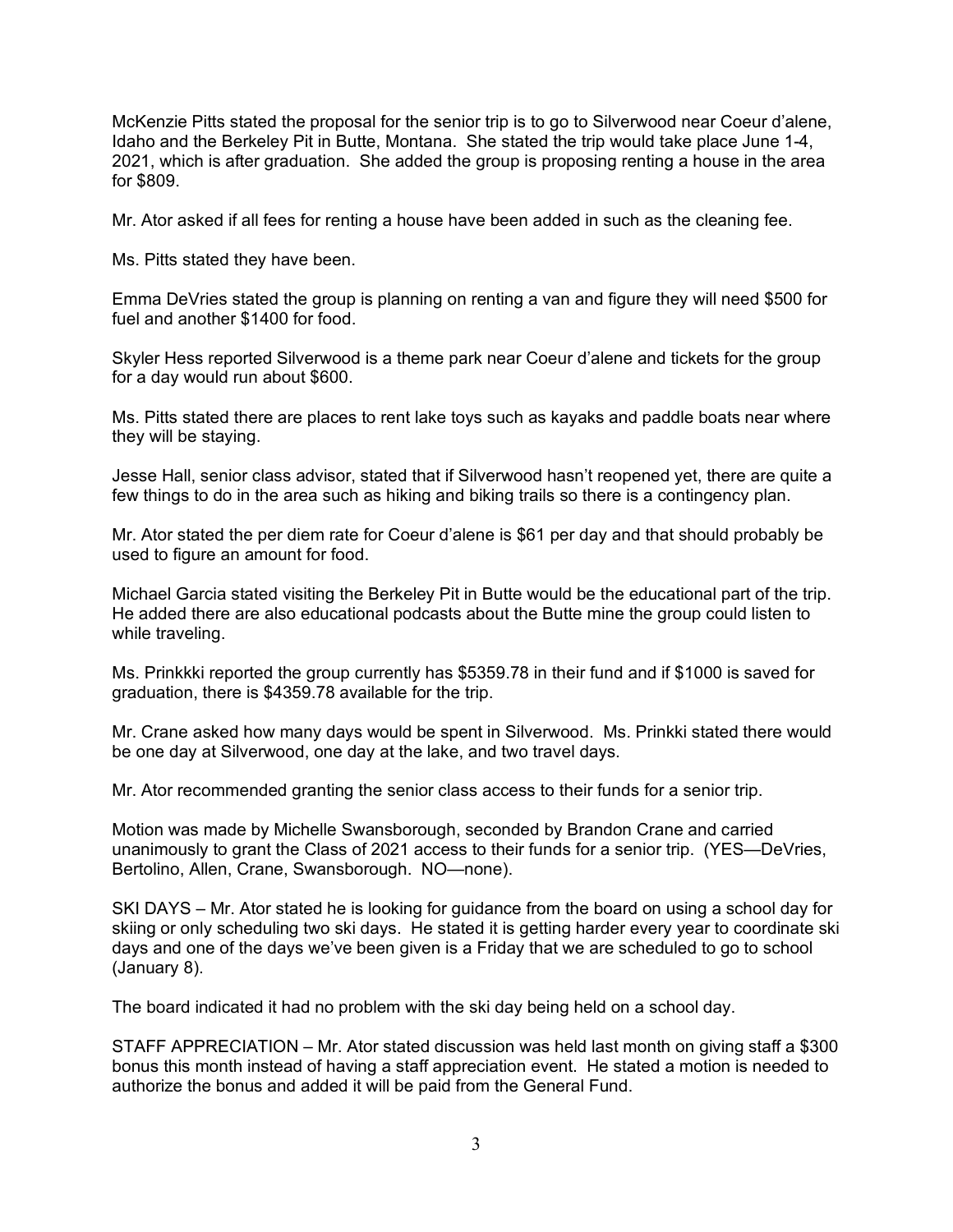Motion was made by Michelle Swansborough, seconded by Tyler Allen and carried unanimously to authorize a \$300 bonus to each staff member to be paid from the General Fund and to thank them all for their hard work. (YES—DeVries, Bertolino, Allen, Crane, Swansborough. NO none).

STATE COVID FUNDS – Mr. Ator stated the district received a total amount of \$62,262 of Covid-19 funds through the state of Montana, starting with an initial \$49809 and then requesting additional funds of \$12,953. He stated the packet included a breakdown of how the money was spent (see attached) and asked for approval of the final \$5209.64 in expenditures to spend all the funds by December 31, 2020.

Motion was made by Brandon Crane, seconded by Michelle Swansborough and carried unanimously to approve the expenditure of the final \$5209.64 of state Covid-19 funds. (YES— DeVries, Bertolino, Allen, Crane, Swansborough. NO—none).

BOILER AND WATER HEATER REPAIR – Mr. Ator stated he and Mr. Wisniewski have been working all fall on bids for some needed heating repairs and recommended acceptance of the bids from Montana Boiler in the amount of \$19,172.01 for repairs to the heating system, including a new water heater.

Motion was made by Tyler Allen, seconded by Brandon Crane and carried unanimously to accept the bid from Montana Boiler for \$19,172.01 for repairs to the heating system. (YES— DeVries, Bertolino, Allen, Crane, Swansborough. NO—none).

GYM LIGHT REPAIR – Mr. Ator stated we were unable to find an electrician willing to replace the burnt out light in the gym so we rented a lift and he, Mr. Wisniewski, and Mr. Grove took the light down and took it to an electrician to find a replacement. He added when the new light is here, they will bring back the lift and replace the light.

ELECTIONS CALENDAR – Mr. Ator stated the elections calendar put out by the Office of Public Instruction for the trustee election on May 4, 2021 is in the packet. He added Ms. DeVries and Mr. Crane's seats are up for election.

# **SUPERINTENDENT'S REPORT**

ACTIVITIES UPDATE – Sarah Shoopman reported the following:

- 1. 19 elementary and junior high girls participated in girls' basketball. It was challenging to get them all playing time but it was a fun season.
- 2. High school basketball has started and at the beginning of the season, the girls will play first and the second half the boys will play first. Ticket prices have been set by the league at \$5 for adults and \$3 for students and spectators will be limited to two per player.
- 3. Music department held a junior high/high school band and choir concert live on December 15 with the elementary scheduled to have a televised concert on December 22.
- 4. FFA competed in district competition on December 10.
- 5. BPA regional competition is January 21.

Mr. Ator stated the Carbon County Health Department does want athletes to have spectators at their games but masking and social distancing protocols must be followed. He added he knows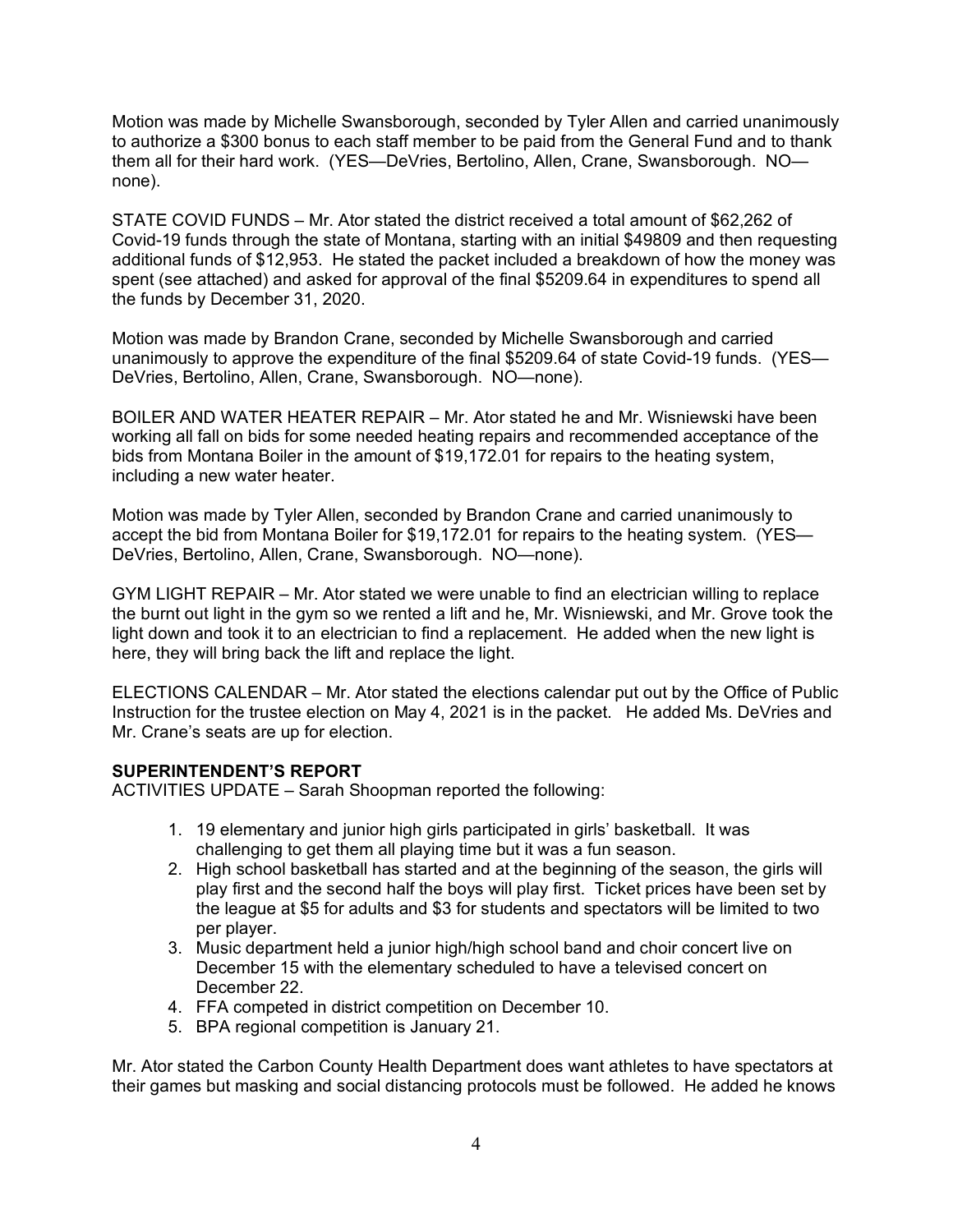two spectators per player is difficult but it is a league decision. He thanked Mrs. Shoopman for all she does.

LITERACY UPDATE – Mrs. Ronning stated she is so proud of the teachers and staff who are still engaged with learning new things and using best practices to give the best to our students. She added the students are seeing growth and aren't behind even though we've been dealing with Covid-19.

Mr. Ator stated Mrs. Ronning brings a positive attitude every day and is really helpful to the staff. He stated he would like to publicly thank her as he had to be out quite a few days this fall and school carried on in his absence and he is grateful to have such a wonderful staff.

MEETING DATES – Mr. Ator stated meeting dates for the next few months are January 20, February 17 (week of district basketball tournament), and March 17, 2021. He asked that trustees look at their calendars and get back to him with conflicts.

COVID UPDATE – Mr. Ator stated in November he received information about receiving some Covid-19 testing materials and we are now a licensed testing center. He stated we have caught two cases with these rapid tests but will send most staff wanting tested to Beartooth Billings Clinic and Joliet Riverstone Clinic. He stated he has worked on a plan with the county health department of who and when a person could get tested in the school.

## **ADJOURNMENT**

Ms. DeVries called for adjournment at 7:58 p.m.

\_\_\_\_\_\_\_\_\_\_\_\_\_\_\_\_\_\_\_\_\_\_\_\_\_\_\_\_\_\_\_\_\_\_ \_\_\_\_\_\_\_\_\_\_\_\_\_\_\_\_\_\_\_\_\_\_\_\_\_\_ Board Chair **District Clerk**